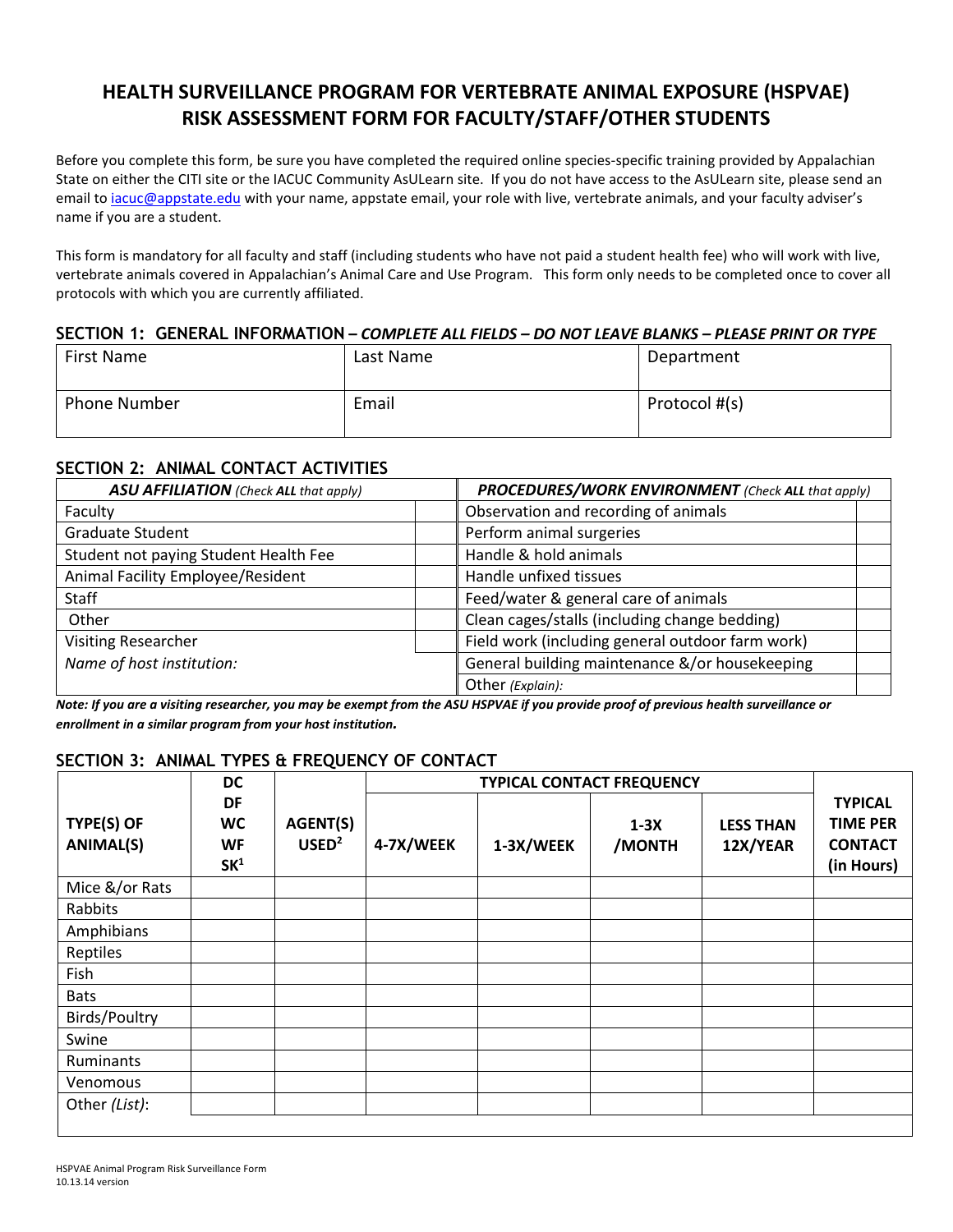#### **Notes for table in Section 3, "Animal Types & Frequency of Contact":**

 $1$  Indicate the applicable conditions under which your contact with the animals occurs:

**DC** = **D**omestic and **C**aged or fenced-In

**DF** = **D**omestic and **F**ree-range in natural habitat (no cage or fencing)

**WC** = **W**ild animal but **C**aged or Fenced-In

**WF** = **W**ild animal, **F**ree-range in natural habitat

**SK** = **Sick** animals

<sup>2</sup> Indicate any infectious, radiological, or chemical agents to which the animals you handle are **intentionally** exposed or **known** to be carrying. Include short-acting **anesthetics** (e.g. MS-222, Isoflurane) **only if you will be handling the anesthetic yourself, or handling the animal while anaesthetized**.

#### **SECTION 4: HEALTH HISTORY**

*Please be sure to discuss your animal work with the occupational healthcare provider. All details of any visit to ASU's occupational healthcare provider's office are kept in the provider's office. Appalachian State University receives only the health provider's recommendations for your continued safe work with animals.*

#### **4.1. Allergy Symptoms:**

| Do you experience any of                                 | <b>Symptoms</b>               | <b>Yes</b> | No        | <b>Symptoms</b>                     | Yes | <b>No</b> |
|----------------------------------------------------------|-------------------------------|------------|-----------|-------------------------------------|-----|-----------|
| these symptoms when you                                  | Watery, burning, itchy eye(s) |            |           | Coughing                            |     |           |
| work with or are exposed to                              | Nasal drip                    |            |           | Chest tightness                     |     |           |
| animals?                                                 | Sneezing                      |            |           | Rash                                |     |           |
|                                                          | Wheezing                      |            |           | <b>Hives</b>                        |     |           |
|                                                          | Shortness of breath           |            |           | Other/Describe:                     |     |           |
| Have you ever been                                       | Condition                     | <b>Yes</b> | <b>No</b> | <b>Condition</b>                    | Yes | <b>No</b> |
| diagnosed or otherwise                                   | Asthma                        |            |           | Positive allergy skin test          |     |           |
| identified as having any of<br>the following conditions? | Allergic rhinitis             |            |           | Latex product allergy               |     |           |
|                                                          | Allergic conjunctivitis       |            |           | Family history of asthma or allergy |     |           |
|                                                          | Hay fever                     |            |           | Heart valve disease or defect       |     |           |
|                                                          | Animal allergy (any kind)     |            |           | Other/Describe:                     |     |           |

**4.2. Symptom Exacerbation:** If you marked "yes" to any of the above symptoms or diagnosed conditions, are they made worse when handling the designated research animals or entering the animal research area?

 $\square$  Yes  $\square$  No  $\square$  Don't know/Choose not to answer.

**4.3. Other Health Conditions:** Do you have, or anticipate having, any condition that the occupational healthcare provider should be made aware of that could affect your ability to perform your research duties without risk of illness or harm? Examples of such conditions include, but are not limited to: pregnancy, asthma, COPD, organ transplant, cancer treatment, cystic fibrosis, type 1 diabetes, lupus, HIV infection.

□ Yes □ No □ Don't know/Choose not to answer

**4.4. Other Concerns:** Do you have any health or workplace concerns not covered by this questionnaire that you would like to discuss confidentially with the occupational healthcare provider?

□ Yes □ No □ Don't know/Choose not to answer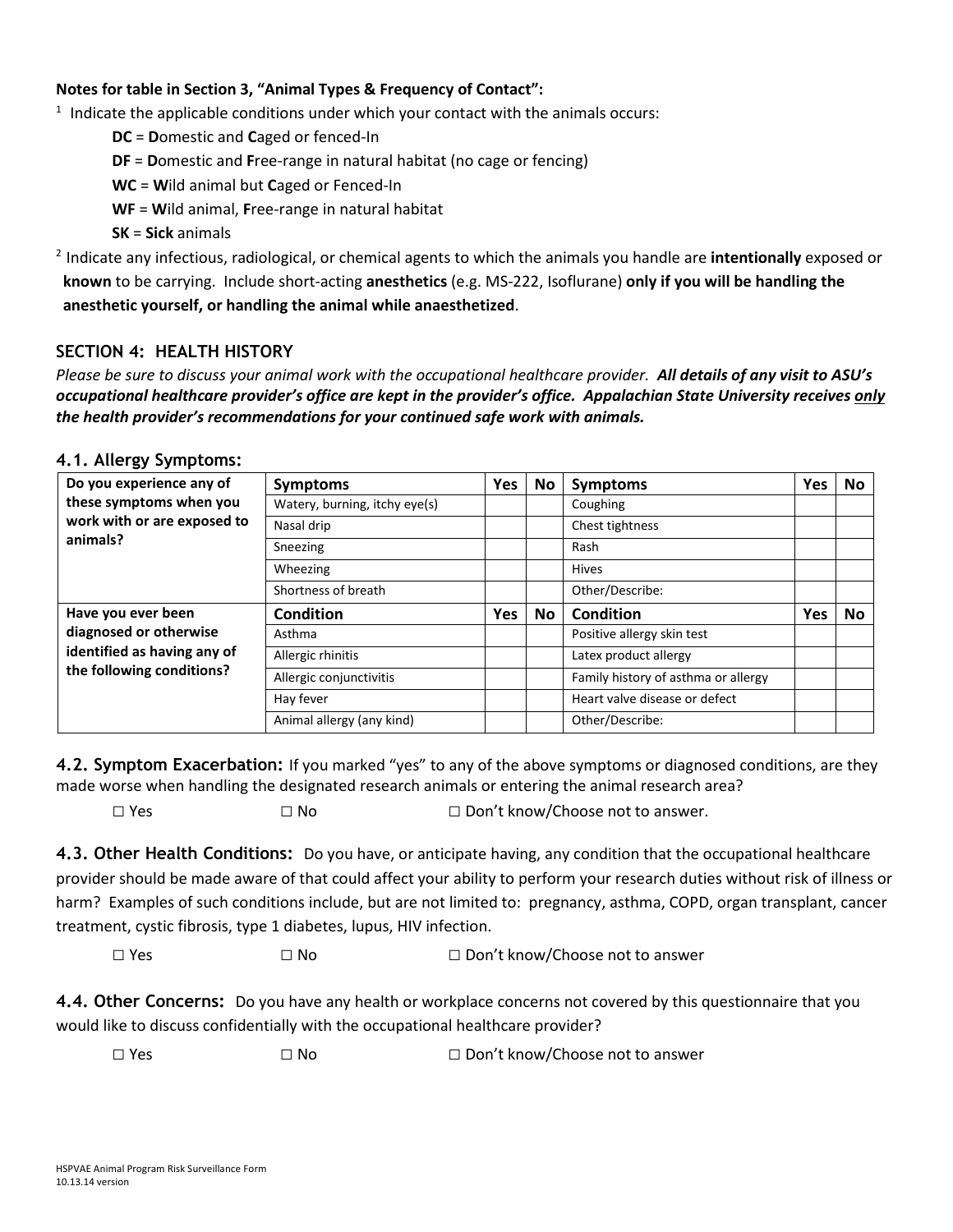## **SECTION 5: IMMUNIZATIONS AND SCREENINGS**

- Tetanus immunization is highly recommended for all individuals with animal contact. A booster shot is needed if it has been 10 or more years since the previous tetanus immunizations.
- Employees who work with human or primate blood, unfixed tissues cell lines or stock; or any material subject to the [OHSA Bloodborne Pathogens](https://www.osha.gov/OshDoc/data_BloodborneFacts/bbfact01.pdf) Standard shall be enrolled in the University's [Exposure Control Program.](http://safety.appstate.edu/bloodborne-pathogens)
- Rabies immunization or proof of titer is recommended for individuals who work with ferrets or may be exposed to bats, canines, raccoons, opossums, or squirrels.

| <b>Please Indicate Your Vaccination Status:</b> |                                                     |
|-------------------------------------------------|-----------------------------------------------------|
| Have you had the tetanus vaccine?               | Month:<br>/vear:                                    |
| List date of last tetanus vaccine.              | (Please provide proof of vaccination date)          |
| Have you had a rabies vaccine?                  | Month: $\_\_$<br>/year:                             |
| List date of last rabies vaccine.               | Titer date/result:                                  |
|                                                 | (Please provide proof of vaccination & titer dates) |

## **5.1. OTHER**

Please list any additional information that you think could be useful in this occupational risk assessment.

## **5.2. HEALTH ISSUES ALREADY ADDRESSED**

The HSPVAE does not want to inconvenience participants by requesting they have an in-person health evaluation for conditions which the participants have already addressed. Therefore, please list which, if any, of the conditions listed in Sections 4 and 5 are already being addressed satisfactorily with your personal healthcare provider.

\_\_\_\_\_\_\_\_\_\_\_\_\_\_\_\_\_\_\_\_\_\_\_\_\_\_\_\_\_\_\_\_\_\_\_\_\_\_\_\_\_\_\_\_\_\_\_\_\_\_\_\_\_\_\_\_\_\_\_\_\_\_\_\_\_\_\_\_\_\_\_\_\_\_\_\_\_\_\_\_\_\_\_\_\_\_\_\_\_\_\_\_\_\_\_\_\_\_ \_\_\_\_\_\_\_\_\_\_\_\_\_\_\_\_\_\_\_\_\_\_\_\_\_\_\_\_\_\_\_\_\_\_\_\_\_\_\_\_\_\_\_\_\_\_\_\_\_\_\_\_\_\_\_\_\_\_\_\_\_\_\_\_\_\_\_\_\_\_\_\_\_\_\_\_\_\_\_\_\_\_\_\_\_\_\_\_\_\_\_\_\_\_\_\_\_\_

\_\_\_\_\_\_\_\_\_\_\_\_\_\_\_\_\_\_\_\_\_\_\_\_\_\_\_\_\_\_\_\_\_\_\_\_\_\_\_\_\_\_\_\_\_\_\_\_\_\_\_\_\_\_\_\_\_\_\_\_\_\_\_\_\_\_\_\_\_\_\_\_\_\_\_\_\_\_\_\_\_\_\_\_\_\_\_\_\_\_\_\_\_\_\_\_\_\_ \_\_\_\_\_\_\_\_\_\_\_\_\_\_\_\_\_\_\_\_\_\_\_\_\_\_\_\_\_\_\_\_\_\_\_\_\_\_\_\_\_\_\_\_\_\_\_\_\_\_\_\_\_\_\_\_\_\_\_\_\_\_\_\_\_\_\_\_\_\_\_\_\_\_\_\_\_\_\_\_\_\_\_\_\_\_\_\_\_\_\_\_\_\_\_\_\_\_ \_\_\_\_\_\_\_\_\_\_\_\_\_\_\_\_\_\_\_\_\_\_\_\_\_\_\_\_\_\_\_\_\_\_\_\_\_\_\_\_\_\_\_\_\_\_\_\_\_\_\_\_\_\_\_\_\_\_\_\_\_\_\_\_\_\_\_\_\_\_\_\_\_\_\_\_\_\_\_\_\_\_\_\_\_\_\_\_\_\_\_\_\_\_\_\_\_\_

## **SECTION 6: NEXT STEPS**

**6.1.** Sign on the next page and scan & email the completed and signed form to [iacuc@appstate.edu.](mailto:iacuc@appstate.edu)

**6.2.** Research Protections will send forms to the Appalachian District Health Department (ADHD). ADHD will share their recommendations, which may include additional training, follow up, or additional evaluations, with Environmental Health, Safety & Emergency Management (EHS&EM). EHS&EM will notify you of any recommendations. It is your responsibility to follow these recommendations so that future protocols can be approved.

**6.3.** Appalachian's EHS&EM Office will keep copies of the occupational healthcare provider's clearance, and any required training records. The Health Assessment Form itself is not kept on file by anyone at Appalachian, only the healthcare provider's clearance (see next page).

**6.4.** You may choose to use your own private healthcare provider to conduct this assessment and/or any recommended follow-up actions. Please note that this would be done at your own expense, and you are responsible for meeting with your PHP to review the form and ensuring that the last page is completed, signed by your health care provider, and given to EHS & EM for filing. You will not be cleared to work with live vertebrate animals until your clearance is on file with EHS & EM.

*By signing below, I give permission to the Occupational Health Care Provider to review this form and send a signed copy of the completed last page to Appalachian's Environmental Health Safety & Emergency Management office to file as evidence that my*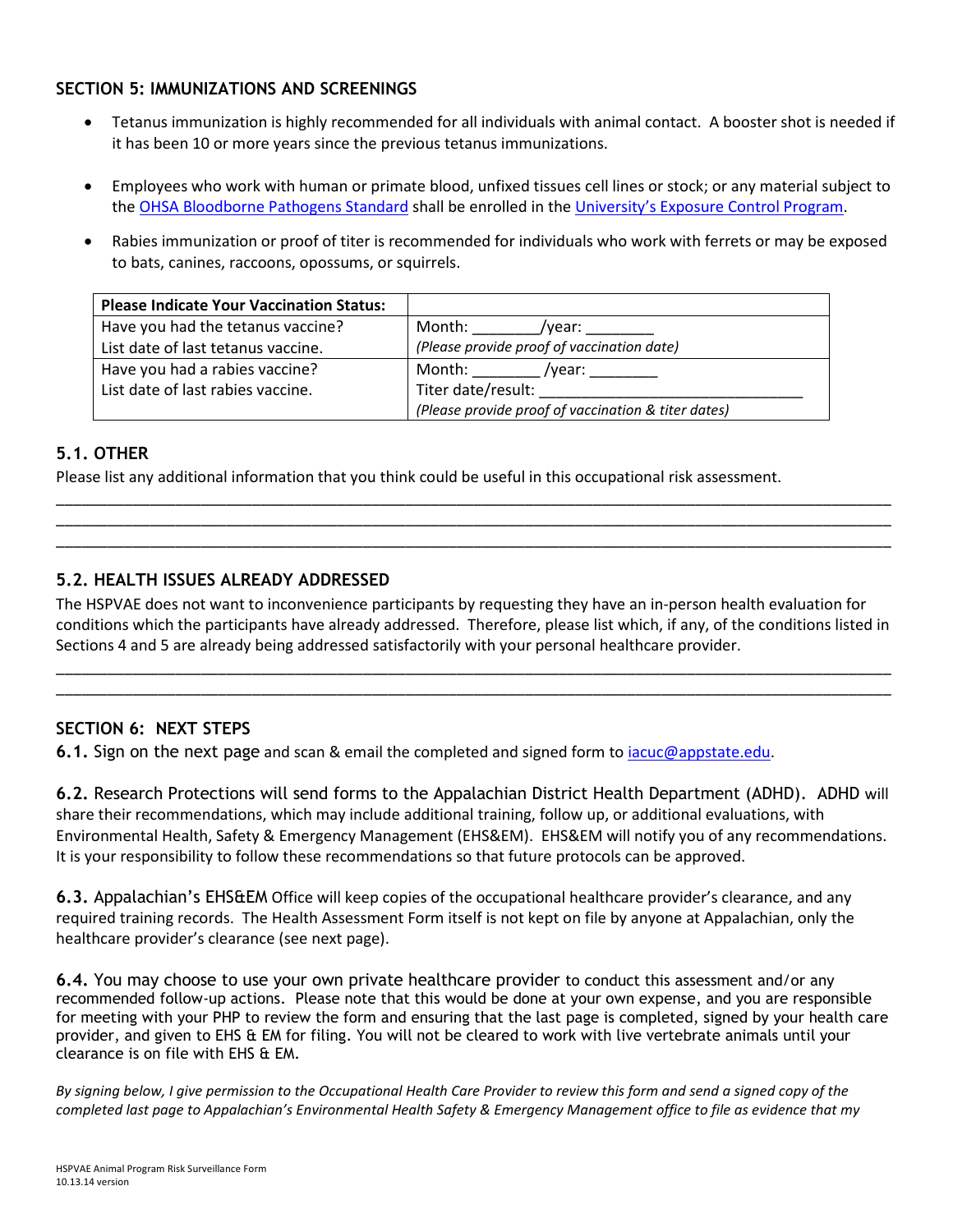*potential health risks for working with live, vertebrate animals have been assessed. I understand if my health status changes while working with live, vertebrate animals at Appalachian State University, that I should conduct another health risk assessment.*

\_\_\_\_\_\_\_\_\_\_\_\_\_\_\_\_\_\_\_\_\_\_\_\_\_\_\_\_\_\_\_\_ \_\_\_\_\_\_\_\_\_\_\_\_\_\_\_\_\_\_\_\_\_\_\_\_\_\_\_\_\_\_\_\_\_ \_\_\_\_\_\_\_\_\_\_\_\_\_\_\_\_\_\_\_\_

Printed name and Date Signature Signature Date Date